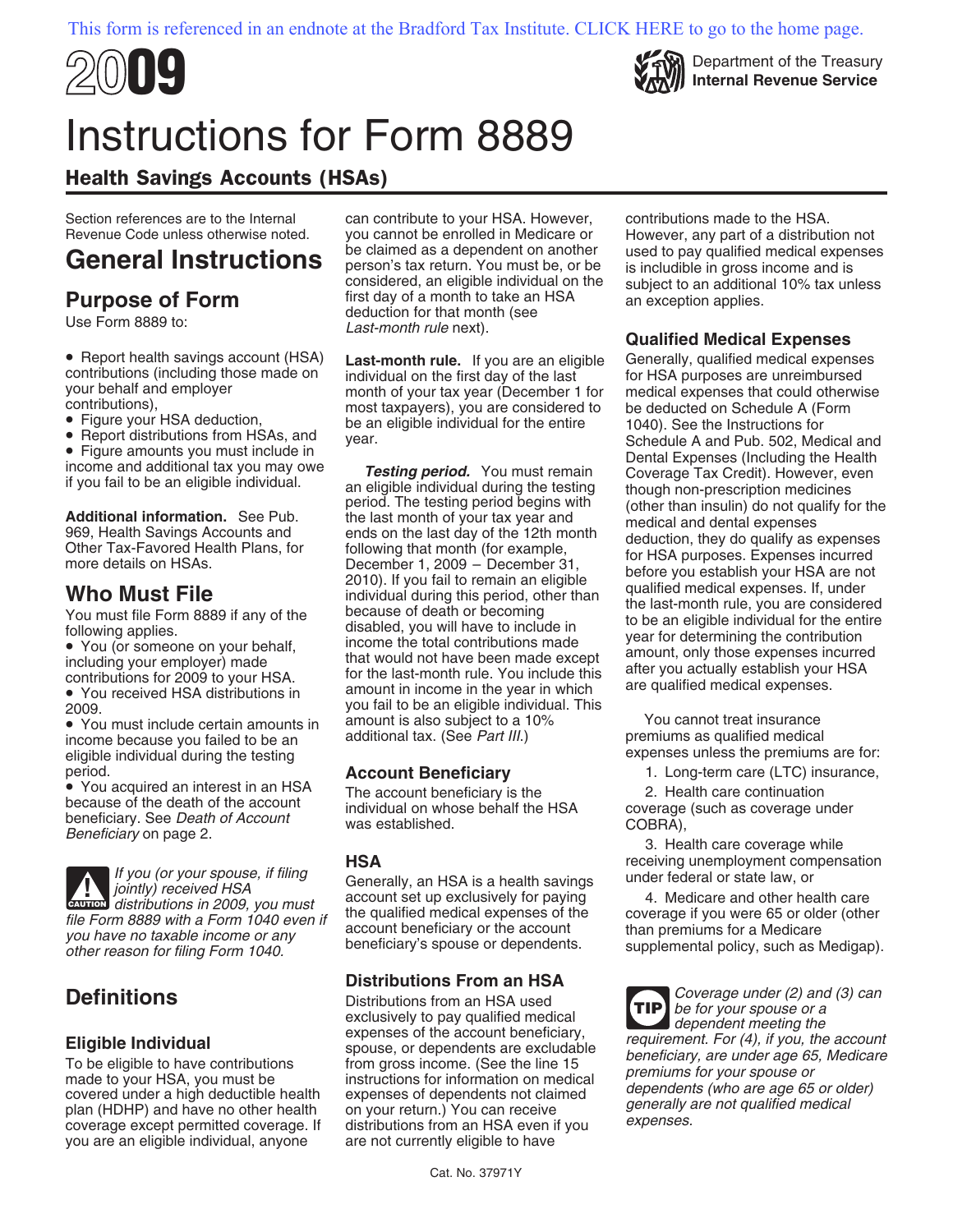|                                              | Self-only<br>coverage | Family<br>coverage |
|----------------------------------------------|-----------------------|--------------------|
| Minimum annual<br>deductible                 | \$1.150               | \$2,300            |
| Maximum annual<br>out-of-pocket<br>expenses* |                       | \$5,800 \$11,600   |

expenses for out-of-network services if the plan<br>uses a network of providers. Instead, only **follows. Rollovers**<br>deductibles and out-of-pocket expenses (such as **e** Enter "Death of HSA account deductibles and out-of-pocket expenses (such as  $\bullet$  Enter "Death of HSA account copayments and other amounts, but not beneficiary" across the top of Form

If you have an HSA, you (and your If the account beneficiary's estate is I Do not include the amount transferred<br>spouse, if you have family coverage) the beneficiary, the value of the HSA as in income, deduct it as a contr your spouse can have health coverage return. Complete Form 8889 as<br>
other than an HDHP if you are not described above, except you should<br>
covered by that plan. If you have a complete Part I, if applicable. distribution fro

**Exceptions.** You can have additional of death as income on your tax return. to your HSA. This is a one-time insurance that provides benefits only

For information on prescription drug<br>plans, see Pub. 969.<br>**Deemed Distributions From** example, if the distribution is<br>contributed on June 12, 2009, the

An HDHP is a health plan that meets If the account beneficiary's surviving 2009, on line 14a.<br>the following requirements. spouse is the designated beneficiary,  $\bullet$  You used any portion of any of your spouse were the account beneficiary. in 2009. You must include the fair<br>The surviving spouse completes Form imarket value of the assets used as The surviving spouse completes Form and market value of the assets used as<br>8889 as though the HSA belonged to a security for the loan as income on line 8889 as though the HSA belonged to him or her. 21 of Form 1040 or Form 1040NR.

deductible \$1,150 \$2,300 <br>
Maximum annual the account beneficiary's surviving<br>
out-of-pocket \$5,800 \$11,600 beneficiary, the account ceases to be<br>
\*This limit does not apply to deductibles and<br>
expenses for out-of-network

spouse, if you have family coverage) the beneficiary, the value of the HSA as<br>generally cannot have any health of the date of death is included on the<br>coverage other than an HDHP. But account beneficiary's final income tax

insurance that provides benefits only<br>
insurance that provides benefits only<br>
insurance that provides benefits only<br>
in the beneficiary of two or more HSAs or<br>
compensation laws, tort liabilities, or<br>
insurance that are a • A specific disease or illness, or<br>• A fixed amount per day (or other of each Form 8889 and complete the *Testing period.* You must remain<br>period) of hospitalization. form as instructed. Next, complete a an eligible ind

engage in any substantial gainful exprohibited by section 4975 with respect have to include the qualified HSA<br>activity due to a physical or mental express to any of your HSAs, at any time in activity due to a physical or mental to any of your HSAs, at any time in distribution in income in the year in<br>impairment which can be expected to 2009. Your account ceases to be an which you fail to be an eligible impairment which can be expected to 2009. Your account ceases to be an which you fail to be an eligible<br>result in death or to continue HSA as of January 1, 2009, and you individual. This amount is also subject HSA as of January 1, 2009, and you individual. This amount is also subject must include the fair market value of all to a 10% additional tax. (See Part III.) indefinitely. The include the fair market value of all to a 10 km state value of all to a 10 km state Part II.

**High Deductible Health Plan Death of Account Beneficiary** assets in the account as of January 1,<br>An HDHP is a health plan that meets lif the account beneficiany's surviving 2009, on line 14a.

the HSA is treated as if the surviving  $\overline{H}$  HSAs as security for a loan at any time spouse were the account beneficiary in 2009. You must include the fair

copayments and other amounts, but not<br>
beneficiary" across the top of Form<br>
beneficiary" across the top of Form<br>
beneficiary" across the top of Form<br>
beneficiary" across the top of Form<br>
An HDHP can provide preventive<br>
de

insurance that you are permitted to beneficiary before the date of death **Note.** If you instruct the trustee of your<br>have in addition to an HDHP. See that you paid within 1 year after the HSA to transfer funds directly to **Other Health Coverage** • Complete the rest of Part II. not considered a rollover. There is no<br>If the account beneficiary's estate is<br>Do not include the amount transferred

covered by that plan. If you have a<br>health flexible spending arrangement or<br>health reimbursement arrangement,<br>see Pub. 969.<br>additional 10% tax. Report any<br>earnings on the account after the date<br>is contributed by your emplo

Form as instructed. Next, complete a<br>
You can also have coverage (either controlling Form 8889, combining the<br>
Through insurance or otherwise) for statement Forms 8889. Attach the<br>
accidents, disability, dental care, visio plans, see Pub. 969. **Distributions From Public Public Contributions From** contributions from the following situations result in the volusial to remain an eligible individual **Disabled** The following situations result in you fail to remain an eligible individual An individual generally is considered deemed distributions from your HSA. during this period, other than because disabled if he or she is unable to  $\bullet$  You engaged in any transaction of death or becoming disabled, you will engaged in any transaction of death or becoming disabled, you will engaged in any substantial gainful or prohib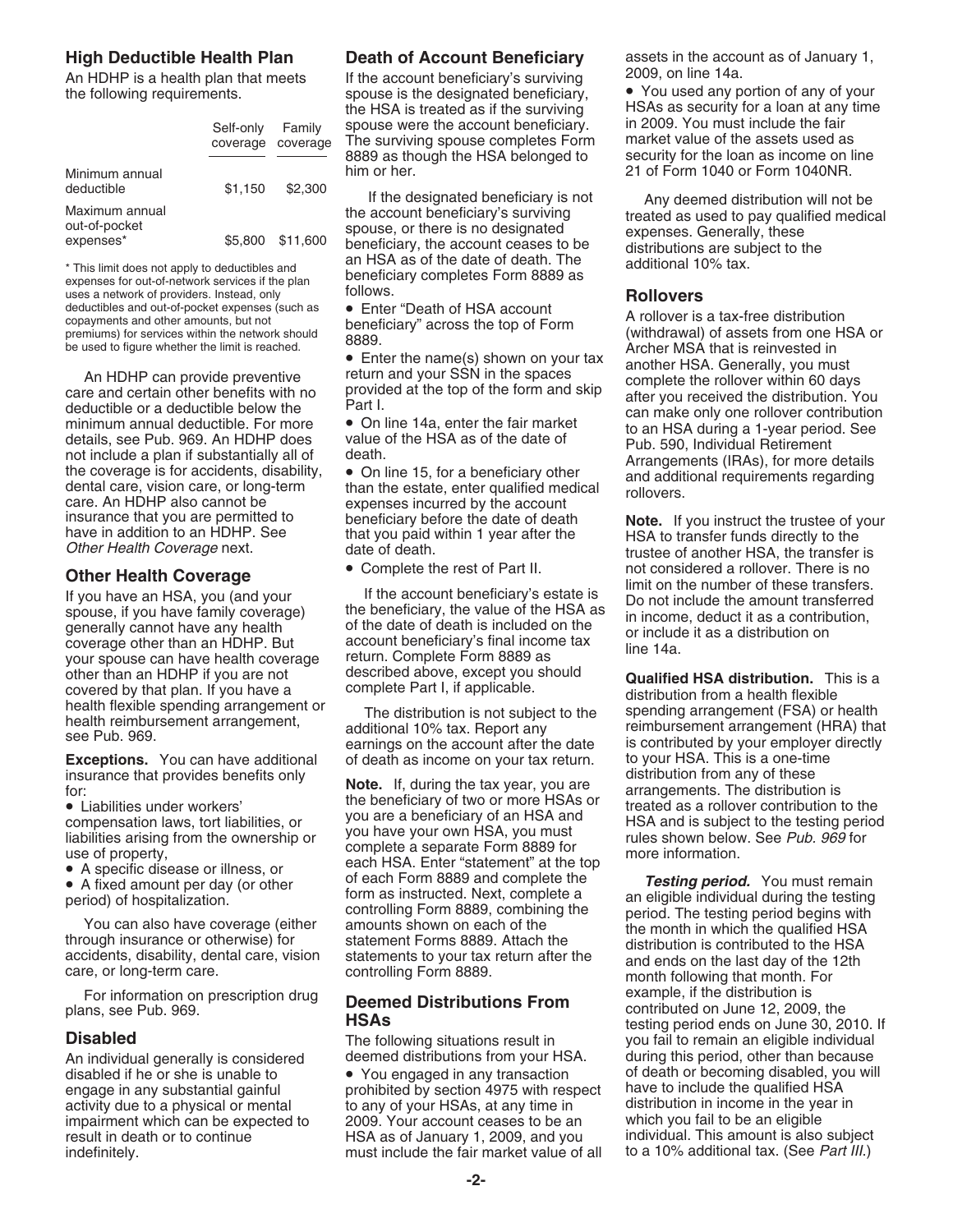# **Specific Instructions**

**Name and social security number (SSN).** Enter your name(s) as shown on your tax return and the SSN of the HSA beneficiary. If married filing jointly and both you and your spouse have HSAs, complete a separate Form 8889 for each of you.

# **Part I—HSA Contributions and Deductions**

Use Part I to figure:

• Your HSA deduction,

• Any excess contributions you made (or those made on your behalf), and • Any excess contributions made by an employer (see Excess Employer Contributions beginning on page 5).

## **Figuring Your HSA Deduction**

The maximum amount that can be contributed to your HSA depends on the type of HDHP coverage you have. If you have self-only coverage, your maximum contribution is \$3,000. If you have family coverage, your maximum contribution is \$5,950.

**Note.** If you are age 55 or older at the end of 2009, you can make an additional contribution of \$1,000.

Your maximum contribution is reduced by any employer contributions to your HSA, any contributions made to your Archer MSA, and any qualified HSA funding distributions.

You can make deductible contributions to your HSA even if your employer made contributions. However, if you (or someone on your behalf) made contributions in addition to any employer contributions and qualified HSA funding distributions, you may have to pay an additional tax. See Excess Contributions You Make on page 5.

You cannot deduct any contributions for any month in which you were enrolled in Medicare. Also, you cannot deduct contributions if you can be claimed as a dependent on someone else's 2009 tax return.

# **Line 3 Limitation Chart and Worksheet**

Before you begin: *See the instructions for line 3 on page 4. Go through this chart for each month of 2009.* (Keep for your records)



| Month in 2009                                                                           | <b>Amount from</b><br>chart above |  |  |  |  |
|-----------------------------------------------------------------------------------------|-----------------------------------|--|--|--|--|
| January <del>.</del>                                                                    |                                   |  |  |  |  |
|                                                                                         |                                   |  |  |  |  |
|                                                                                         |                                   |  |  |  |  |
|                                                                                         |                                   |  |  |  |  |
|                                                                                         |                                   |  |  |  |  |
|                                                                                         |                                   |  |  |  |  |
|                                                                                         |                                   |  |  |  |  |
|                                                                                         |                                   |  |  |  |  |
|                                                                                         |                                   |  |  |  |  |
| October <del>.</del>                                                                    |                                   |  |  |  |  |
|                                                                                         |                                   |  |  |  |  |
| December <del>.</del>                                                                   |                                   |  |  |  |  |
|                                                                                         |                                   |  |  |  |  |
| <b>Limitation.</b> Divide the total by 12. Enter here and on line 3. . ________________ |                                   |  |  |  |  |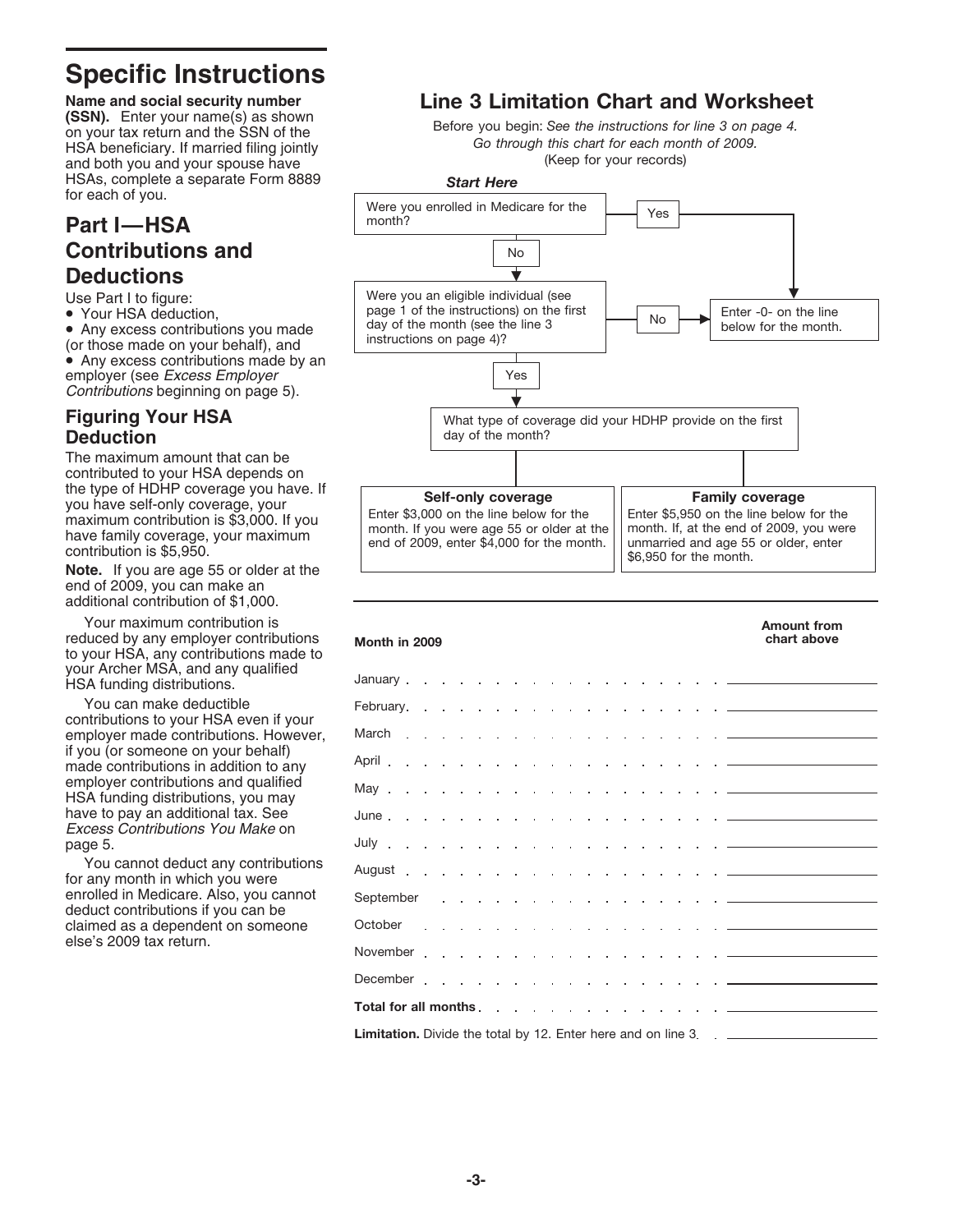Complete lines 1 through 13 as<br>
Complete lines 1 through 13 as<br>
instructed on the form. However, if you, and you changed your spuces can divide this amount in<br>
all during the year, enter on line 3 (see (6) any allocation t

family HDHP at different times during page 3 to determine the amount to you both agree on a different allocation<br>the year, check the box for the plan that enter on line 3. (See (6) below.) (such as allocating nothing to on the year, check the box for the plan that enter on line 3. (See (6) below.) (such as was in effect for a longer period. If you  $\frac{1}{2}$  6. If, at the end of 2009, you were spouse). was in effect for a longer period. If you 6. If, at the end of 2009, you v<br>were covered by both a self-only HDHP age 55 or older and unmarried or

those contributions made from January on line 3.<br>
1, 2010, through April 15, 2010, that ex-spouse qualify for the additional<br>
were for 2009. Do not include employer See Pub 969 for more information contribution amount. You were for 2009. Do not include employer See Pub. 969 for more information. Contribution amount. Your ex-spontributions (see line 9) or amounts contributions (see line 9) or amounts contributions (see line 9) or amounts contributions continued to have family HDHP  $\frac{1}{2}$  if you must complete the line 3 MSA, or a qualified HSA distribution. Worksheet, and your eligibility for the entire year. The contribution is<br>See Rollovers on page 2. Also, do not and coverage did not change for the 3 months you both were See Rollovers on page 2. Also, do not and coverage did not change include any qualified HSA funding from one month to the next, enter the distributions (see line 10). Contributions same number you be an employee's account through a previous month. to an employee's account through a previous month.<br>
cafeteria plan are treated as employer  $\cdot$ ,  $\cdot$ cafeteria plan are treated as employer **Line 6** and the state of the state of the contribution in the contribution in the contribution in the contribution in the contributions and are not included on **Line 6** and the state contributions and are not included on **LINE 6** following manner: 75% to your<br>line 2. Spouses who have separate HSAs and ex-spouse and 25% to you. Your

**How To Complete Part I** 4. If you were, or were considered, your contribution limit is \$5,950 (the an eligible individual for the entire year family coverage maximum). You and

**TIP** the first day of the last month,

use the same amount you previously<br>return.<br>**Line 1** individual on the first day of the last **Step 2.** Divide the refigured<br>**Line 1** individual on the first day of the last **Step 2.** Divide the refigured

If you were covered, or considered month of your tax year, use the Line  $3$  contribution limit from Step 1 equally covered, by a self-only HDHP and a Limitation Chart and Worksheet on between you and your spouse, unles

were covered by both a self-only HDHP age 55 or older and unmarried or<br>and a family HDHP at the same time, married with self-only HDHP coverage<br>you are treated as having family for the entire year, you can increase the<br>co Coverage during that period. If, on the amount determined in (3) or (4) by<br>
first day of the last month of your tax<br>
year, December 1 for most taxpayers,<br>
year, December 1 for most taxpayers,<br>
year, December 1 for most tax

**TIP**

Spouses who have separate HSAs and ex-spouse and 25% to you. Your<br>had family coverage under an HDHP at contribution limit for 9 months of had family coverage under an HDHP at **Line 3**<br>any time during 2009, use the following self-only coverage is \$2,250 (\$3,000 × any time during 2009, use the following self-only coverage is \$2,250 (\$3,000 × mules to figure the amount on line 6. When figuring the amount to enter on rules to figure the amount on line 6.  $9 \div 12$ . This amount is not dividency of the following rules.<br>• If you are treated as having family between you and your spouse. line 3, apply the following rules.<br>1 Lise the family coverage amount coverage for each month, divide the 1. Use the family coverage amount<br>
if you or your spouse had an HDHP amount on line 5 equally between you<br>
if you or your spouse had an HDHP amount on line 5 equally between you<br>
with family coverage. Disregard any and you

eligible individual for the entire year. *Example.* In 2009, you are an the maximum amount that can be You are treated as having the same eligible individual and have self-only contributed (\$3,000 for self-only HDHP coverage for the entire year as HDHP coverage. In March you marry coverage)). Your ex-spouse would<br>you had on the first day of the last and as of April 1 you have family HDHP show \$5,950 on line 6 (the greater of you had on the first day of the last and as of April 1 you have family HDHP show \$5,950 on line 6 (the greater of<br>coverage. Neither you nor your spouse either (a) \$5,578.13 (\$1,487.50 family coverage. Neither you nor your spouse 3. If you were, or were considered, qualify for the additional contribution coverage for the 3 months prior to the an eligible individual for the entire year amount. Your spouse has a separate divorce + \$4,462.50 family coverage and you did not change your type of HSA and is an eligible individual from maintained after the divorce – \$371.87<br>coverage, enter \$3,000 for a self-only April 1 to December 31, 2009. Because spousal allocation) or (b) the coverage, enter \$3,000 for a self-only April 1 to December 31, 2009. Because spousal allocation) or (b) the maximum<br>HDHP or \$5,950 for a family HDHP on you and your spouse are considered to amount that can be contributed ( you and your spouse are considered to amount that can be contributed (\$5,950) line 3. (See (6) below.) have family coverage on December 1, for family coverage)).

covered, by a self-only HDHP and a Limitation Chart and Worksheet on between you and your spouse, unless<br>family HDHP at different times during page 3 to determine the amount to you both agree on a different allocation

rolled over from another HSA or Archer  $\begin{bmatrix} 1f \text{ you must complete the line 3} \\ \text{worksheet, and your eligibility} \end{bmatrix}$  for the entire year. The contribution limit from one month to the next, enter the considered to have family coverage is same number you entered for the  $$1,487.50 ($5,950 \times 3 ÷ 12)$ . You and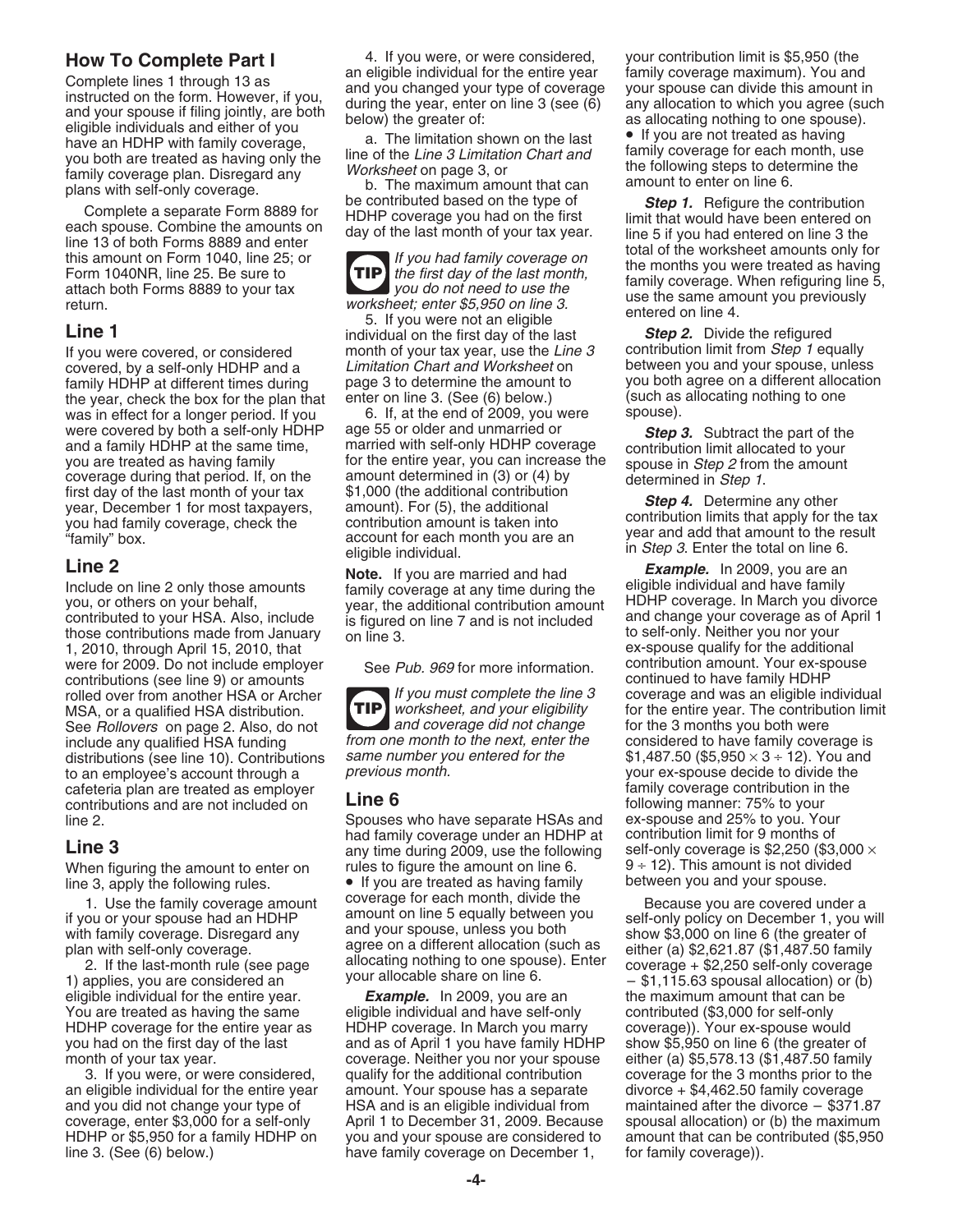# **Additional Contribution Amount** Enter on line 10 any qualified HSA

If, at the end of 2009, you were age 55 funding distribution made during the or older and married, use the Additional year. This is a distribution from your or older and married, use the Additional year. This is a distribution from your **Line 13** Contribution Amount Worksheet on this traditional IRA or Roth IRA to your HSA If you or someone on your behalf (or page if both of the following apply. in a direct trustee-to-trustee transfer. your employer) contributed mo

coverage under an HDHP and were, or income, is not deductible, and reduces were considered to be, an eligible  $\frac{1}{2}$  the amount that can be contributed to

**TIP**

- 
- 

Using the Using of the Withdrawn contributions,<br>
Medicare in 2009. You would enter an<br>
and ditional contribution amount of \$500<br>
on line 7 (\$1,000  $\times$  6  $\div$  12).<br>
A qualified HSA funding distribution<br>
and distribution<br>

Employer contributions through a cafeteria plan)<br>
include any amount an employer<br>
contributions are the<br>
contributions are the<br>
contributions are the<br>
contributions are the<br>
contributions should be<br>
an eligible individual

Employer Contributions on this page.

in a direct trustee-to-trustee transfer. your employer) contributed more to<br>This distribution is not included in your your HSA than is allowable, you ma 1. You or your spouse had family This distribution is not included in your your HSA than is allowable, you may<br>erage under an HDHP and were, or income, is not deductible, and reduces have to pay an additional tax on the your HSA. This distribution cannot be 2. You were not enrolled in made from an ongoing SEP IRA or below. See Form 5329, Additional<br>SIMPLE IRA. For this purpose, a SEP Taxes on Qualified Plans (Including Medicare for the month. SIMPLE IRA. For this purpose, a SEP Taxes on Qualified Plans (Including<br>IRA or SIMPLE IRA is ongoing if an IRAs) and Other Tax-Favored<br>Enter the result on line 7. plan year ending with or within you If items (1) and (2) apply to all vear in which the distribution would be<br>months during 2009, enter made.<br>To figure your excess contributions

**Additional Contribution Amount** excluded from income is based on your<br>Worksheet age at the end of the year and your **Worksheet** and age at the end of the year and your<br>
HDHP coverage (self-only or family) at (line 2). However, you can withdraw HDHP coverage (self-only or family) at the time of the distribution. You can make only one qualified HSA funding for 2009 and they will be treated as if<br>distribution during your lifetime.<br>they had not been contributed if: 2. Divide line 1 by 12. Enter here distribution during your lifetime. they had not been contributed if: and on line 7 . . . .......... However, if you make the distribution • You make the withdrawal by the due during a month when you have date, including extensions, of your 2009 **Example.** At the end of 2009, you self-only HDHP coverage, you can tax return (but see the Note under were age 55 and married. You had make another qualified HSA funding Excess Employer Contributions be were age 55 and married. You had make another qualified HSA funding Excess Employer Contributions below),<br>
family coverage under an HDHP from distribution in a later month in that tax  $\bullet$  You do not claim a deduction for family coverage under an HDHP from distribution in a later month in that tax • You do not claim a deduction for the January 1 through June 30, 2009 (6 year if you change to family HDHP

**CONSERVANCE SOURCES (INCREDITED SOURCES CONTREMENTATION SUBSERVIERTY)**<br>
Income" on your tax return for the year<br>
contributions) to your HSA. See the you withdraw the contributions and<br>
discussions under *Line 13* for the **Employer Contributions** discussions under *Line 13* for the treatment of excess contributions.<br>
Employer contributions (including

complete the Employer Contribution funding distribution is contributed to the reduce your limitation (line 8) by tha<br>Worksheet below. HSA and ends on the last day of the distribution before you determine<br>Employer contribut • Employer contributions for 2008 are 12th month following that month. For whether you have excess employer included in the amount reported in box example, if the distribution is included in the amount reported in box example, if the distribution is contributions. If the excess was not included in income on Form W-2, you 12 of Form W-2 with code W. contributed on June 12, 2009, the included in income on Form W-2, you<br>• Employer contributions for 2009 are testing period ends on June 30, 2010. If must report it as "Other income" on • Employer contributions for 2009 are testing period ends on June 30, 2010. If must report it as "Other income" on you fail to remain an eligible individual your tax return. However, you can<br>during this period, other than because withdraw some or all of the excess If your employer made excess during this period, other than because withdraw some or all of the excess<br>contributions, you may have to report of death or becoming disabled, you will employer contributions for 2009 and contributions, you may have to report of death or becoming disabled, you will employer contributions for 2009 and<br>the excess as income. See *Excess* have to include the qualified HSA they will be treated as if they had not the excess as income. See *Excess* have to include the qualified HSA they will be treated as if the mode if the<br>Employer Contributions on this page. It the distribution in income in the been contributed if:

**Line 7** year in which you fail to be an eligible individual. This amount is also subject<br>to a 10% additional tax. (See Part III.)

were considered to be, an eligible the amount that can be contributed to excess contributions. Figure the excess individual on the first day of the month. your HSA. This distribution cannot be contributions using the instr

months during 2009, enter mass.<br>\$1,000 on line 7. The maximum amount that can be (including those made on your behand (including those made on your behalf), subtract your deductible contributions 1. \$1,000 × number of months the time of the distribution. You can some or all of your excess contributions

## **Employer Contribution Worksheet** Manual Communication of *Keep for Your Records*

| 1. Enter the employer contributions reported in box 12 of Form W-2, with code W $\ldots$ , $\ldots$ , $\ldots$ , $\ldots$ , $\ldots$ , $\ldots$ , $\ldots$ |  |
|------------------------------------------------------------------------------------------------------------------------------------------------------------|--|
|                                                                                                                                                            |  |
|                                                                                                                                                            |  |
|                                                                                                                                                            |  |
|                                                                                                                                                            |  |
| 5. Employer contributions for 2009. Add lines 3 and 4. Enter here and on Form 8889, line 9 5.                                                              |  |
|                                                                                                                                                            |  |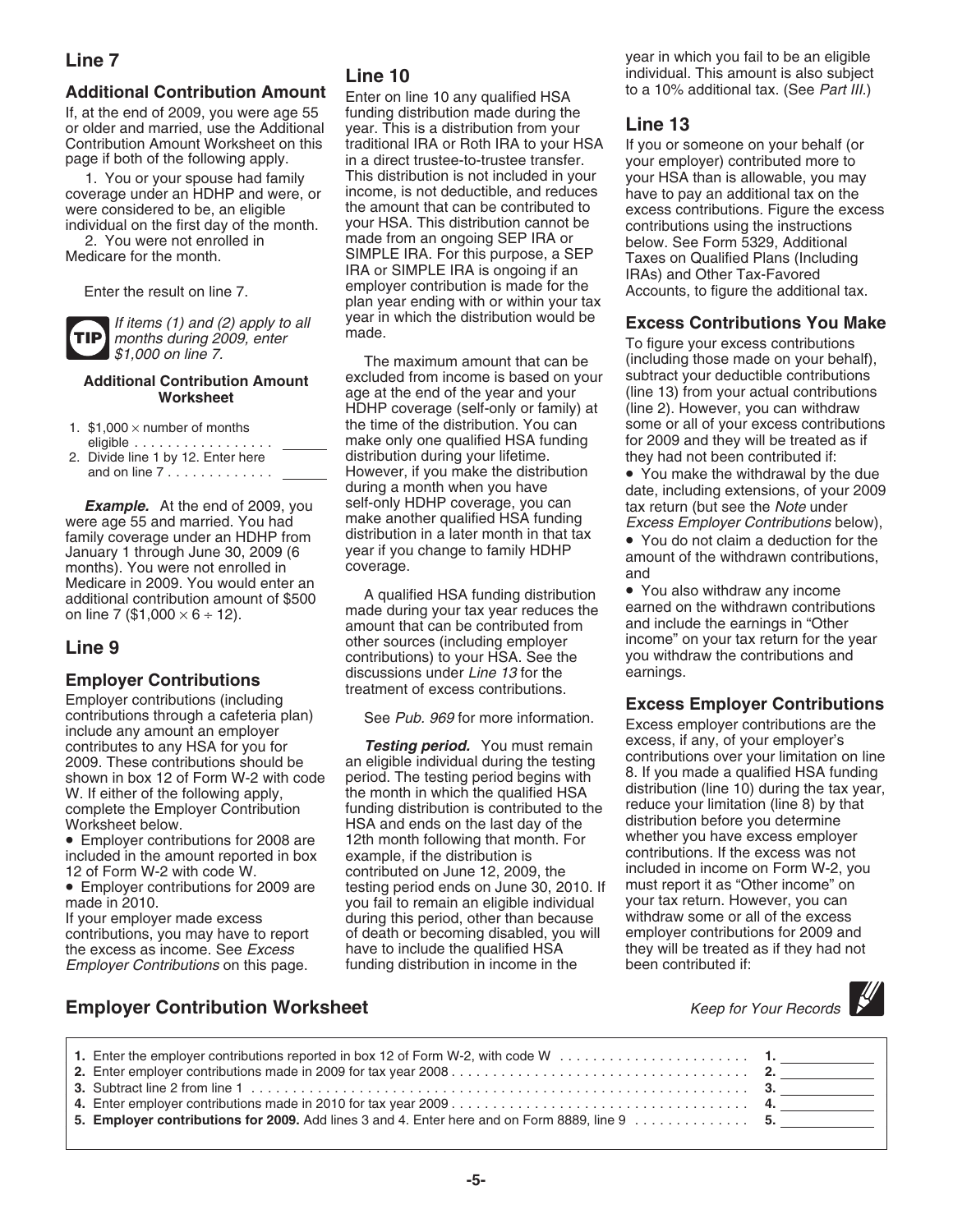• You make the withdrawal by the due included on line 14a that were check the box on line 17a. Enter on line date, including extensions, of your 2009 withdrawn by the due date, including 17b only 10% (.10) of any amount

• You do not claim an exclusion from instructions for line 13 on page 5. income for the amount of the withdrawn

**Note.** If you timely filed your return the HSA was established. Do not without withdrawing the excess include the distribution of an exce excluding extensions. If you do, file an expenses.<br>amended return with "Filed pursuant to tax does not apply to the distributions<br>section 301.9100-2" written at the top. In general, include on line 15 made after the date y section 301.9100-2" written at the top. In general, include on line 15 made after the date you turned age 65.<br>Include an explanation of the distributions from all HSAs in 2009 that However, the additional 10% tax does withdrawal. Make all necessary were used for the qualified medical apply to the distributions made on or<br>changes on the amended return (for expenses (see page 1) of: before the date you turned age 65. changes on the amended return (for expenses (see page 1) of: before the date you turned age 65. contributions as excess contributions 2. All dependents you claim on your these distributions included in line 16.<br>on your original return, include an tax return. <br>amended Form 5329 reflecting that the 3. Any porson you co

# **Contribution in a Later Year** b. The person had the state of the person had gross income of the state of the state of the state of the state of the state of the state of the state of the state of the state of the state of

Volumay be able to deduct excess<br>
You may be able to deduct excess<br>
contributions for previous years that are<br>
still in your HSA. The excess<br>
contributions for previous years that are<br>
still in your HSA. The excess<br>
contri

• The total excess contributions in your treated as the dependent of both • A qualified HSA funding distribution HSA at the beginning of the year parents whether or not the custodial (see page 5).

Enter the total distributions you HSA distributions included in income received in 2009 from all HSAs. Your (line 16) are subject to an additional<br>
total distributions include amounts paid 10% tax unless one of the following **Line 19**<br>
Wou can use the *Line 3 Limitation Chart*<br>
Wou can use th with a debit card that restricts payments exceptions applies.<br>The health care and amounts withdrawn<br>And Worksheet in the Instructions for to health care and amounts withdrawn<br>by other individuals that you have **Exceptions to the Additional** designated. These amounts should be **10% Tax** was made to determine the contribution<br>shown in box 1 of Form 1099-SA. The additional 10% tax does not apply you could have made if the last-month

Follover contribution to another HSA.<br>
See *Rollovers* on page 2. Also include<br>
if any of the exceptions apply to any<br>
Enter the total of any qualified HSA earnings on those excess contributions)

earned on the withdrawn contributions and include on line 15 and HSA that is included in income. Do and include the earnings in "Other distributions from your HSA that is included in income. Do distributions income of the **EAUTION** *Were used to pay you for* god windid the commutations and the informal property of the amount coverage and that you incurred after from line 16 on line 17b. include the distribution of an excess<br>contribution taken out after the due<br>2009. You received distributions that contributions, you can still make the contribution taken out after the due<br>withdrawal no later than 6 months after date, including extensions, of your are included in income both before and withdrawal no later than 6 months after date, including extensions, of your are included in income both before and<br>the due date of your tax return, even if used for qualified medical after you turned age 65. Check the box<br>

distributions from all HSAs in 2009 that However, the additional 10% tax does<br>were used for the qualified medical apply to the distributions made on or

amended Form 3323 relecting that the and start part of the same of the start of the claimed as a dependent on your return **Part III—Income and** claimed as a dependent on your return **Additional Tax for** *Additional Tax fo* 

For this purpose, a child of<br>
• Your maximum HSA contribution limit<br>
for the year minus any amounts<br>
For this purpose, a child of<br>
page 2),<br>
separated, or living apart for the page 2),<br>
last 6 months of the calendar year i **TIP** last 6 months of the calendar year is<br>treated as the dependent of both HSA at the beginning of the year. parents whether or not the custodial (see page 5).<br>parent releases the claim to the child's See the discussions on the pages



# **Distributions Lines 17a and 17b Line 18**

- 
- 
- 

If any of the exceptions apply to any Enter the total of any of the distributions included on line 16, funding distribution.

tax return (but see the *Note* below), extensions, of your return. See the included on line 16 that does not meet <br>• You do not claim an exclusion from instructions for line 13 on page 5. any of the exceptions.

contributions, and<br>
• You also withdraw any income<br>
• You also withdrawn contributions<br>
earned on the withdrawn contributions<br> **Example 1.** You turned age 63 in<br>
2009 and received a distribution from<br>
an HSA that is includ

example, if you reported the 1. Yourself and your spouse. Enter on line 17b, 10% of the amount of contributions as excess contributions  $\frac{1}{2}$  All dependents you claim on your these distributions included in line 16.

# **Deducting an Excess** a. The person filed a joint return. **Failure to Maintain HDHP**<br>Contribution in a Later Year b. The person had gross income of

- 
- 

Any excess contribution remaining at<br>
Any excess contribution remaining at<br>
the end of the tax year is subject to the<br>
additional tax. See Form 5329.<br> **Example 19.1** Schedule A (Form 1040) for any<br>
amount you include on li

Enter the total of any qualified HSA **Line 14a Additional 10% Tax** distribution.

**Exceptions to the Additional** Form 8889 for the year the contribution<br>**10% Tax** was made to determine the contribution shown in box 1 of Form 1099-SA.<br>
The additional 10% tax does not apply<br>
to distributions made after the account<br>
to distributions made after the account<br>
to distributions made after the account<br>
to distributions made after